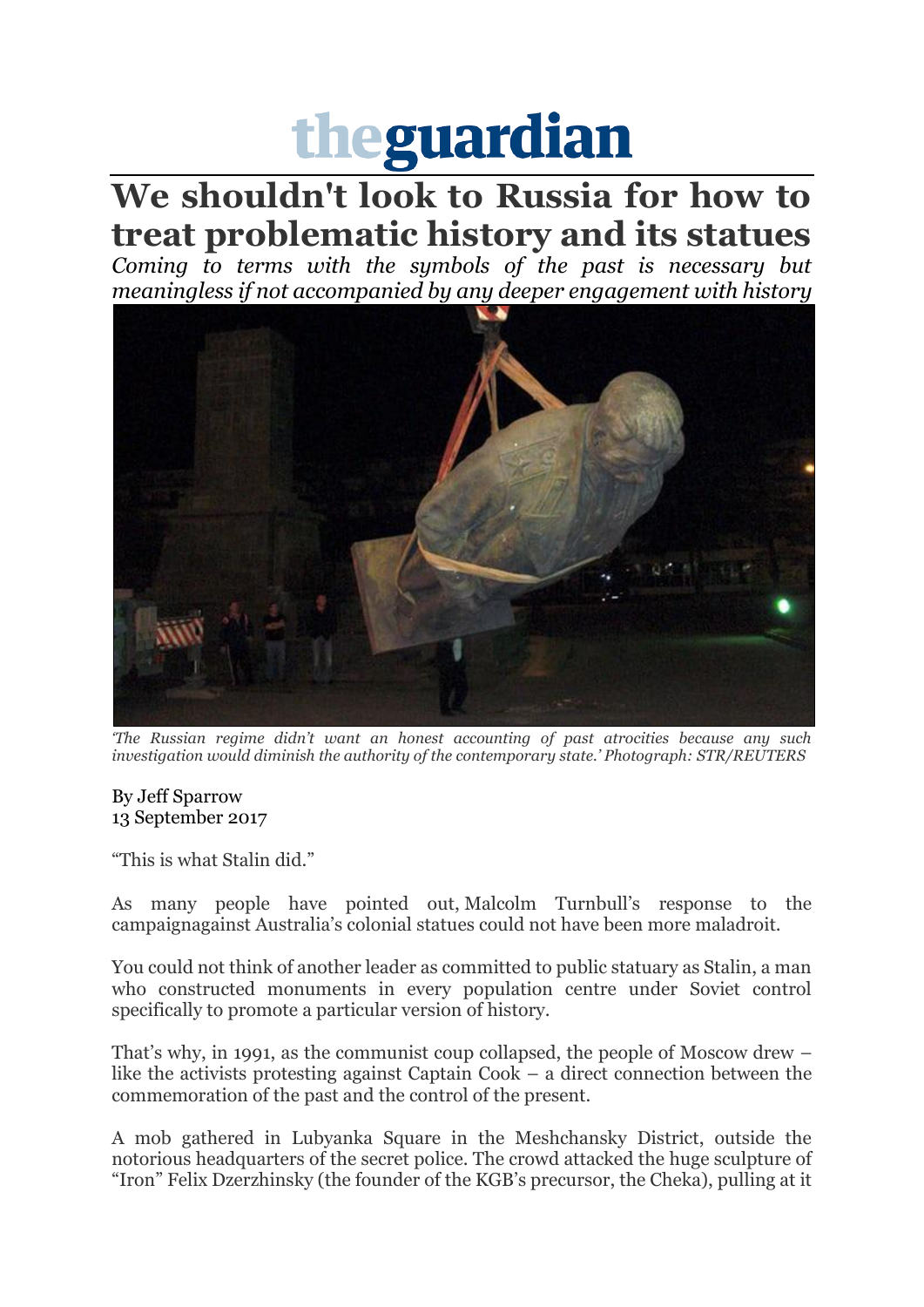with such determination that the mayor eventually organised the fire service to remove the work without crushing anyone. Fire fighters carted the Dzerzhinsky statue away and dumped it by the river, where it joined a growing pile of discarded Soviet monuments from all over Moscow.

That was the genesis of what became the "graveyard of fallen heroes" – originally an ad hoc display of socialist realist art that remained in the Muzeon park of arts simply because no-one knew what else to do with it.

In the years since 1991, the original monuments have been supplemented with other work – some of it political, some of it not – in an outdoor sculpture park complementing the art in the nearby Tretyakov Gallery.

I travelled to Moscow last year, researching a book on the American singer and actor Paul Robeson. Like so many other tourists, I went to the garden by the Moskva specifically to see the monuments through which the regime had once defined itself.

It was winter and the falling snow softened even the most imperious of the statues, so that I couldn't, at first, distinguish the Stalinist relics from the art added in later years. But then I found a giant, kitsch representation of the dictator himself, its pink stone smashed from the hammer blows that demonstrators had rained down on the man of steel's mustachioed face.

The huge Stalin now stood near an image of the dissident Andrei Sakharov and alongside a work entitled "Victims of Totalitarian Regimes": a wire cage containing sculpted granite heads. On the pathway, a notice explained in Russian and English: "This work is historically and culturally significant, being the memorial construction of the Soviet era, on the theme of politics and ideology."

Similar signposts accompanied all of the representations of Lenin, of Kalinin, of Sverdlov and the other greater and lesser regime luminaries, with the iconography of the Soviet state deliberately juxtaposed with work by dissidents and non-party artists. The cumulative effect stripped the Stalinist art of its authority, presenting the statues as instances of a particular genre within the broader field of Russia sculpture.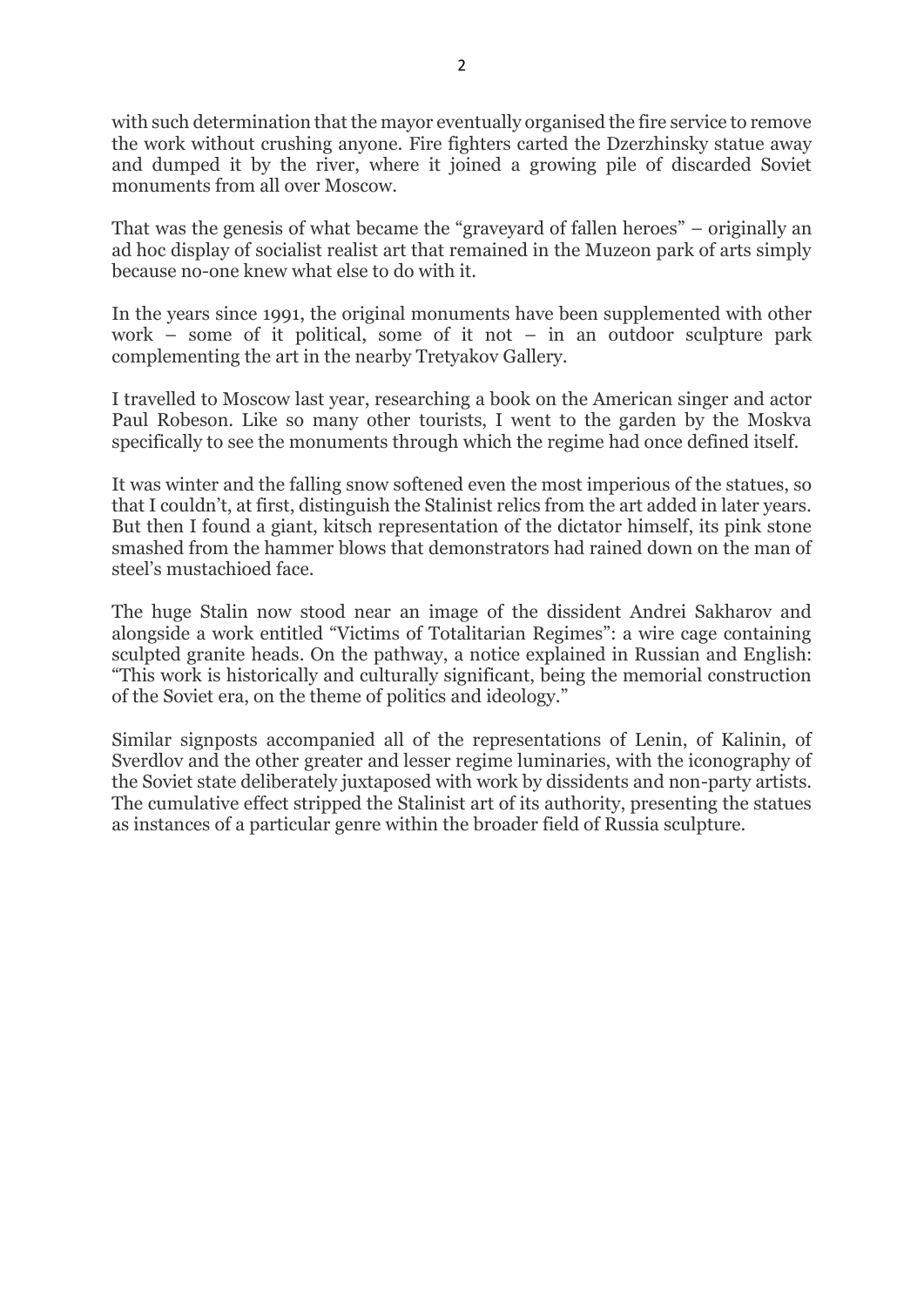

*Moscow pupils take a break on a toppled statue of Stalin in Moscow, Russia on 11 September 1991. Photograph: Dieter Endlicher/ASSOCIATED PRESS*

The traces of protest still visible on the stone accentuated that impression of monuments emanating from a political and aesthetic project that had failed, a discredited artistic moment whose historic time had passed.

On the base of the Dzerzhinsky statue, for instance, I could make out a spray painted slogan, a reminder of the sentiment that had banished Iron Felix to the park all those years ago.

In the ongoing debate about America's confederate monuments, US commentators have pointed to Moscow as an example of how art commemorating a problematic history might be treated.

"It isn't difficult," writes Radley Balko, "to imagine a similar park where a statute of Robert E. Lee, Jefferson Davis or Nathan Bedford Forrest might stand in front of a monument to victims of lynching."

James Glazer agrees. Discussing the "graveyard of fallen heroes", he writes: "The statues in their old lives were meant to honor and glorify the Soviet leaders and their regime. In their new life, they have been turned into art. As pieces of art, their meaning can be changed or supplemented by how the viewer interprets them."

As the park signs make clear, the sculptures retain both a cultural value (as preeminent examples of socialist realism) and a historic value (as once significant public monuments).

On both counts, their preservation is worth celebrating.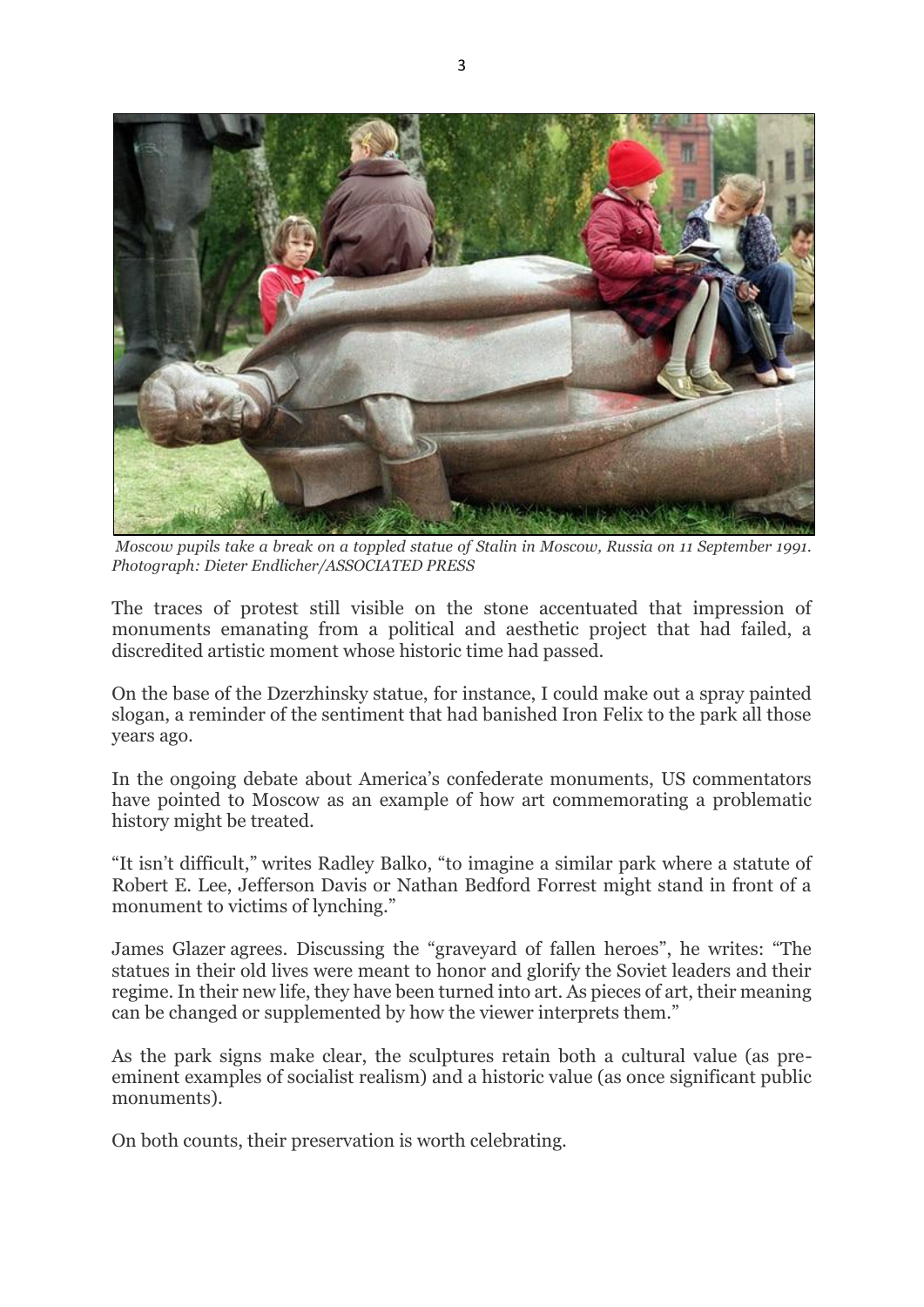Nevertheless, the lessons from Moscow are complicated, perhaps more so than one might first think.

Coming to terms with the symbols of the past might be necessary but the graveyard of fallen heroes shows that it's by no means sufficient.

On that same visit, I spoke with Alexandra Polivanova, a researcher with the group Memorial, which was dedicated to uncovering the crimes of the Stalin era.

There remained, she told me, mass graves throughout the city.

"Some of them are very easy to identify. We have documents. But it's not simple in Moscow to start archaeological research. We can say that we know where they are, but we cannot prove it."

The problem was that the archives were still sealed. The Russian regime didn't want an honest accounting of past atrocities because any such investigation would diminish the authority of the contemporary state.

"They [ie the government] don't have an ideological position at all," she said. "They only have a pragmatic attitude to survive and conserve their power. When they need the church, they cultivate the church; when they need Stalin, they talk about Stalin as a great manager and general. Then, when they feel that that could be too much for an international audience, they say something about democratic values."

A comparison with Germany illustrates the problem.

In Berlin, the authorities have transformed the former headquarters of the Gestapo into a museum known as "The Topography of Terror".

In Moscow, the Memorial museum uses that name for its project documenting the location of Stalinist prisons, torture chambers, execution grounds and the like.

The sites in Memorial's "Topography of Terror" map radiate out from the Lubyanka, the huge building where the Dzerzhinsky monument once stood. But unlike the Gestapo facility, the Lubyanka hasn't become a museum. On the contrary, it's still operated by Putin's federal security service, the successor of the KGB.

The removal of the Stalin statues wasn't, in other words, accompanied by any deeper engagement with history.

In his book, Warped Mourning, Alexander Etkind argues that Russia remains haunted by its brutal past, a ghostly and often unrecognised presence in the public sphere and the marketplace.

He gives the example of the 500-ruble banknote printed from 1995 until 2011 with a depiction of the majestic Solovetsky monastery. The particular image chosen shows the cathedral topped by wooden pyramids – a detail that means the note actually depicts the building as it was in the 1920s and the 1930s, when it served as barracks for a giant prison camp.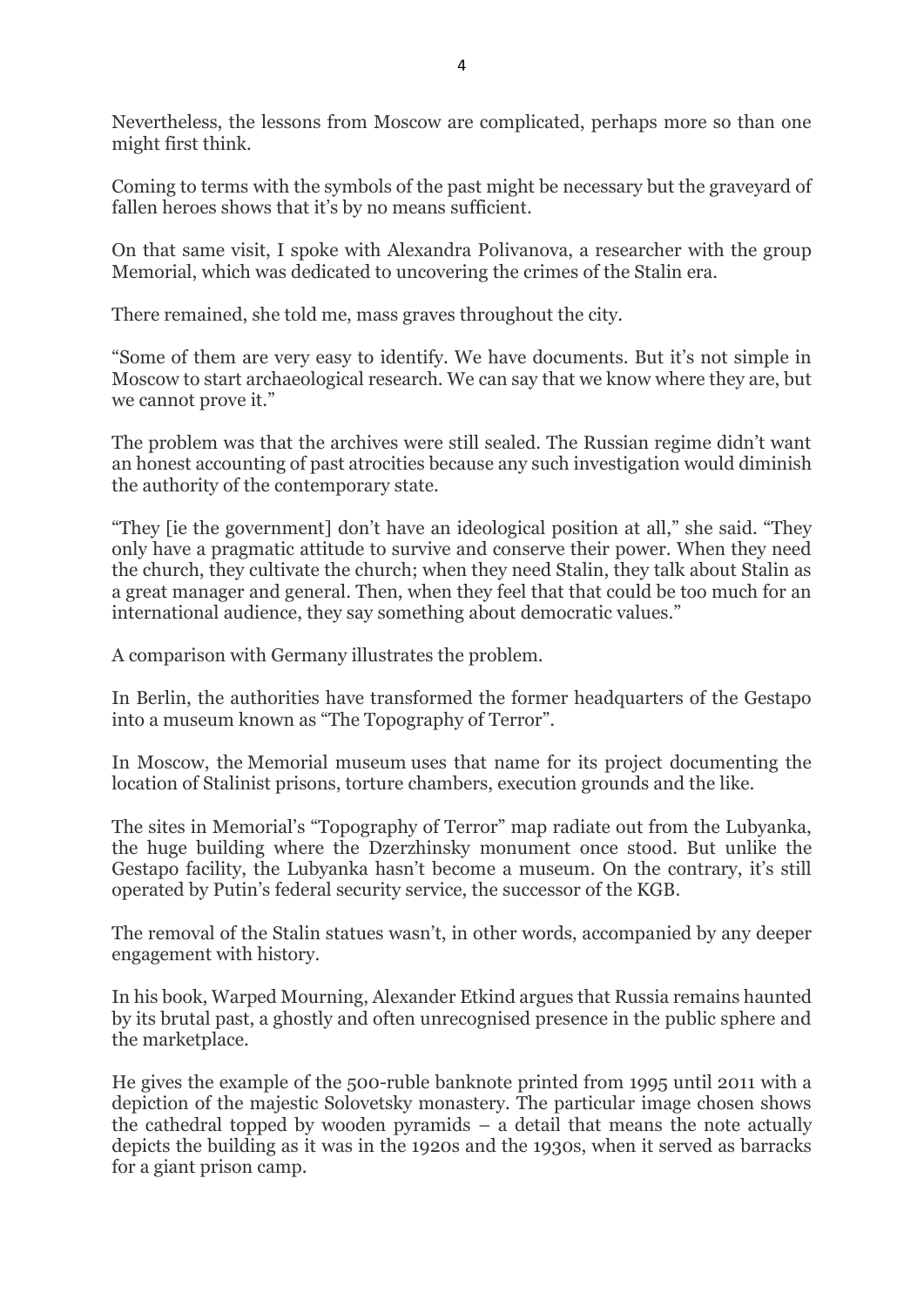"Whether millions of Russians are aware of this or not," Etkind writes, "it is the mournful image of the Soviet gulag that they carry in their wallets, touch, handle, glance at and exchange daily."

In that sense, the graveyard of fallen heroes obscures the lack of a real accountability. As Etkind says: "We do not have anything like a full list of victims; we do not have anything like a full list of executioners; and we do not have adequate memorials, museums and monuments which could stabilize the understanding of these events for generations to come."

Not surprisingly, there's no longer any consensus about the Stalin-era statues and their meaning.

A recent survey by the state-backed VTsIOM polling group suggested that 62% of Russians agreed that "plaques, busts, [and] paintings that talk about the success of Stalin should be put in public places" and 65% opposed "erecting signs talking about his failures and crimes."



*Celebration of Stalin's birthday at Red Square in Moscow, Russia on 21 December 2015. Photograph: Anadolu Agency/Getty Images*

A similar study by the Pew Research Centre in July this year found that 58% of adult Russians now see Stalin's historical role in either a "very" or "mostly" positive light.

Multiple attempts have even been made to return the Dzerzhinsky monument to its old position outside the Lubyanka, with one poll from 2013 suggesting that 45% of Russians wanted the sculpture restored – and only 25% strongly opposed.

"Have we not fingered the foulest wounds and left them unhealed by our hands?" asks Anna Akhmatova, the great poet of the terror years.